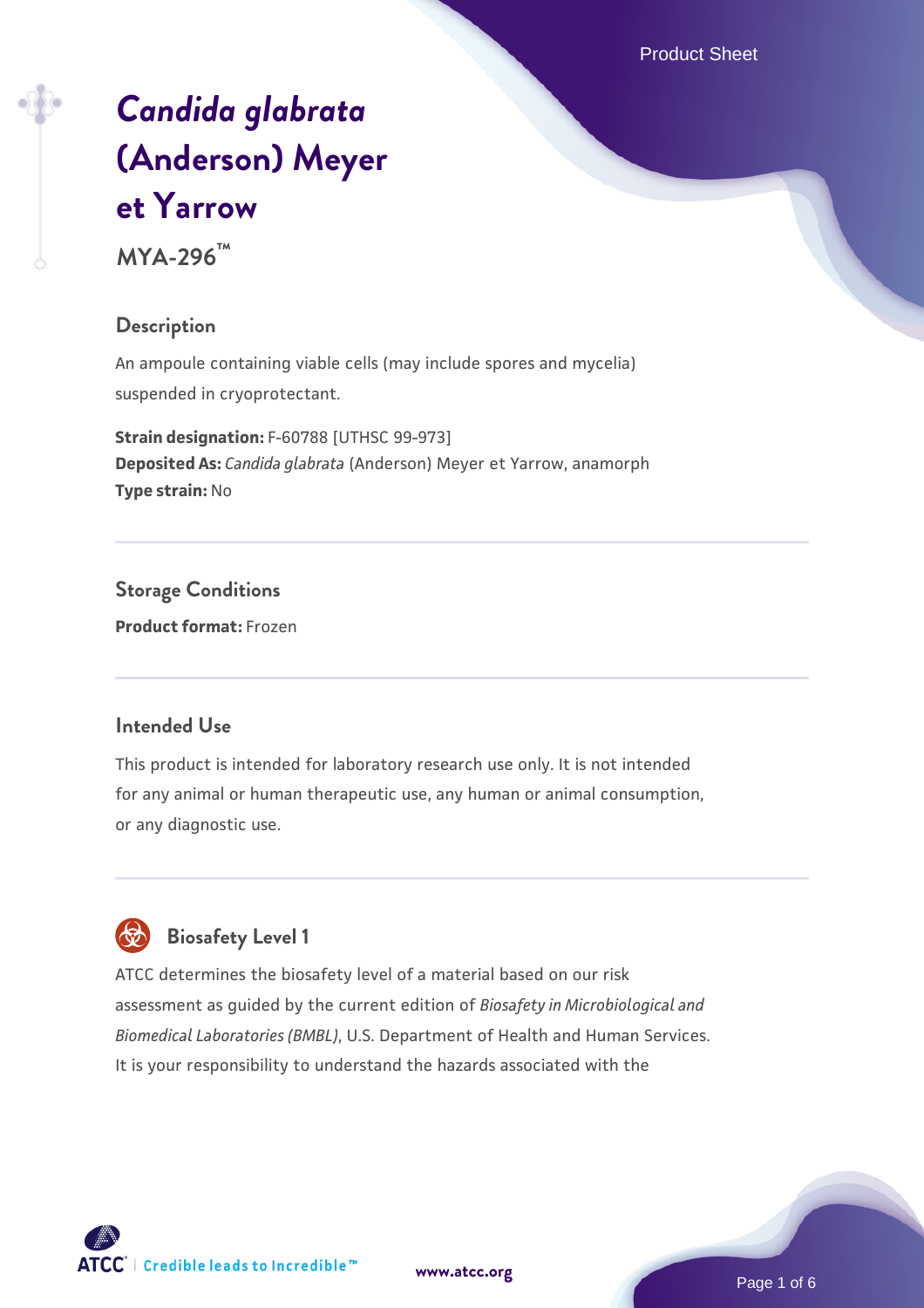## **[Candida glabrata](https://www.atcc.org/products/mya-296) [\(Anderson\) Meyer et Yarrow](https://www.atcc.org/products/mya-296) Product Sheet Product Sheet MYA-296**

material per your organization's policies and procedures as well as any other applicable regulations as enforced by your local or national agencies.

ATCC highly recommends that appropriate personal protective equipment is always used when handling vials. For cultures that require storage in liquid nitrogen, it is important to note that some vials may leak when submersed in liquid nitrogen and will slowly fill with liquid nitrogen. Upon thawing, the conversion of the liquid nitrogen back to its gas phase may result in the vial exploding or blowing off its cap with dangerous force creating flying debris. Unless necessary, ATCC recommends that these cultures be stored in the vapor phase of liquid nitrogen rather than submersed in liquid nitrogen.

### **Certificate of Analysis**

For batch-specific test results, refer to the applicable certificate of analysis that can be found at www.atcc.org.

#### **Growth Conditions**

**Medium:**  [ATCC Medium 200: YM agar or YM broth](https://www.atcc.org/-/media/product-assets/documents/microbial-media-formulations/2/0/0/atcc-medium-200.pdf?rev=ac40fd74dc13433a809367b0b9da30fc) **Temperature:** 30°C

# **Handling Procedures**

**Frozen ampoules** packed in dry ice should either be thawed immediately or stored in liquid nitrogen. If liquid nitrogen storage facilities are not available, frozen ampoules may be stored at or below -70°C for approximately one



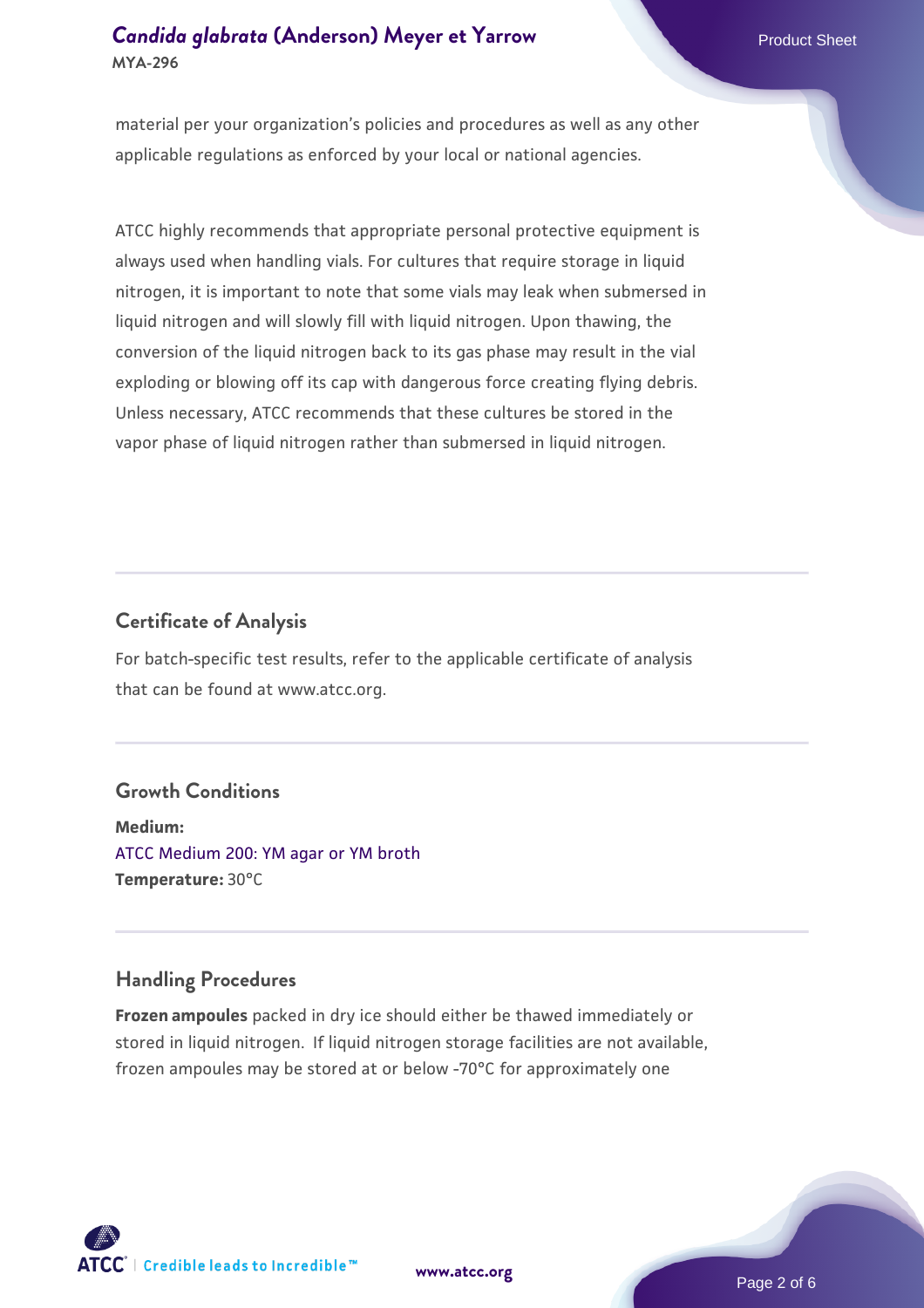week. **Do not under any circumstance store frozen ampoules at refrigerator freezer temperatures (generally -20°C).** Storage of frozen material at this temperature will result in the death of the culture.

1. To thaw a frozen ampoule, place in a **2530 °C** water bath, until just thawed (**approximately 5 minutes**). Immerse the ampoule just sufficient to cover the frozen material. Do not agitate the ampoule.

2. Immediately after thawing, wipe down ampoule with 70% ethanol and aseptically transfer 10 microliter (or any amount desired up to all) of the content onto a plate or broth with medium recommended.

3. Incubate the inoculum/strain at the temperature and conditions recommended.

4. Inspect for growth of the inoculum/strain regularly. The sign of viability is noticeable typically after 1-2 days of incubation. However, the time necessary for significant growth will vary from strain to strain.

#### **Notes**

MIC to amphotericin B >16 mcg/ml

Additional, updated information on this product may be available on the ATCC web site at www.atcc.org.

### **Material Citation**

If use of this material results in a scientific publication, please cite the material in the following manner: *Candida glabrata* (Anderson) Meyer et Yarrow (ATCC MYA-296)

#### **References**

References and other information relating to this material are available at

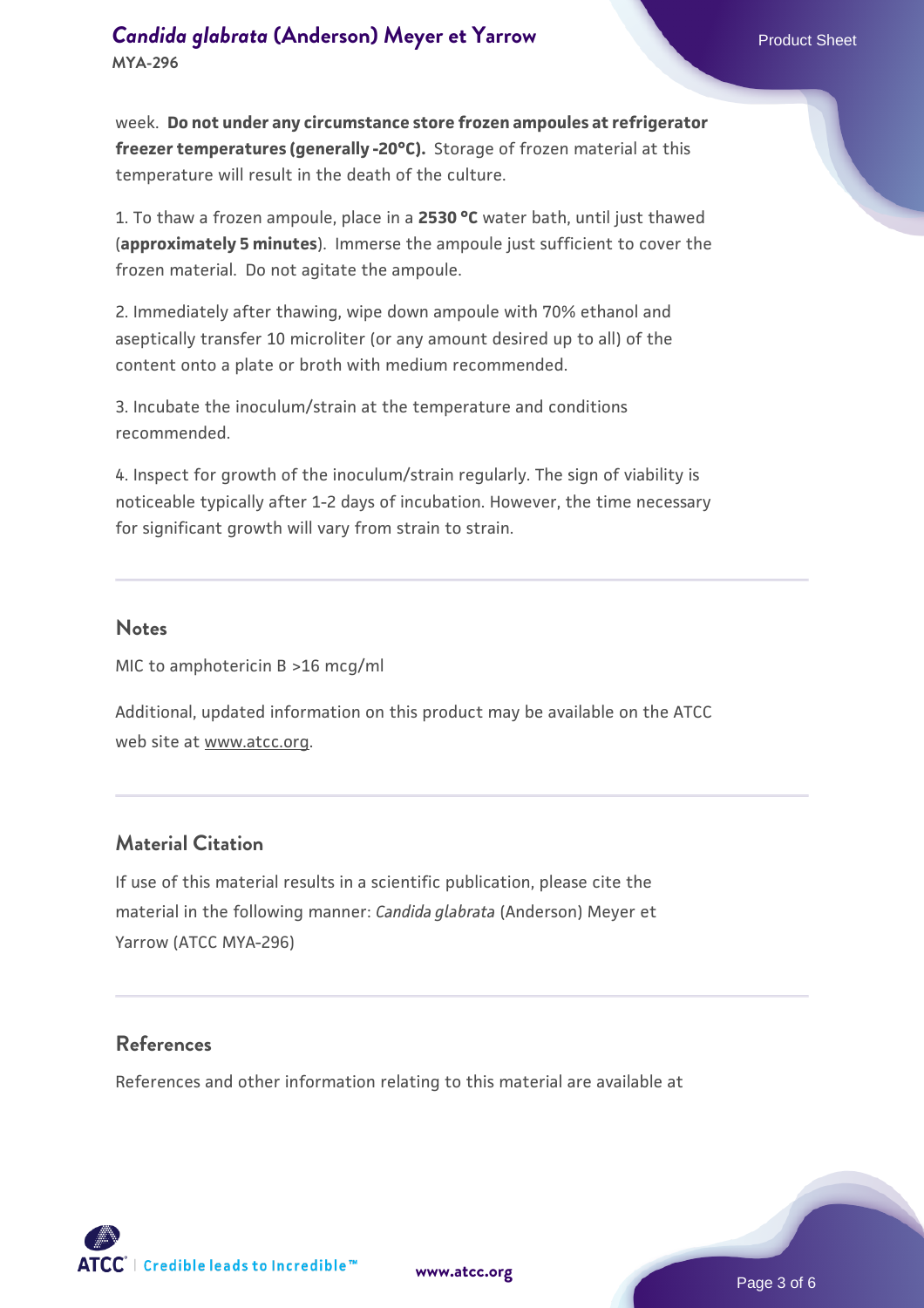**[Candida glabrata](https://www.atcc.org/products/mya-296) [\(Anderson\) Meyer et Yarrow](https://www.atcc.org/products/mya-296) Product Sheet Product Sheet MYA-296**

www.atcc.org.

#### **Warranty**

The product is provided 'AS IS' and the viability of ATCC® products is warranted for 30 days from the date of shipment, provided that the customer has stored and handled the product according to the information included on the product information sheet, website, and Certificate of Analysis. For living cultures, ATCC lists the media formulation and reagents that have been found to be effective for the product. While other unspecified media and reagents may also produce satisfactory results, a change in the ATCC and/or depositor-recommended protocols may affect the recovery, growth, and/or function of the product. If an alternative medium formulation or reagent is used, the ATCC warranty for viability is no longer valid. Except as expressly set forth herein, no other warranties of any kind are provided, express or implied, including, but not limited to, any implied warranties of merchantability, fitness for a particular purpose, manufacture according to cGMP standards, typicality, safety, accuracy, and/or noninfringement.

#### **Disclaimers**

This product is intended for laboratory research use only. It is not intended for any animal or human therapeutic use, any human or animal consumption, or any diagnostic use. Any proposed commercial use is prohibited without a license from ATCC.

While ATCC uses reasonable efforts to include accurate and up-to-date information on this product sheet, ATCC makes no warranties or representations as to its accuracy. Citations from scientific literature and patents are provided for informational purposes only. ATCC does not warrant that such information has been confirmed to be accurate or complete and



**[www.atcc.org](http://www.atcc.org)**

Page 4 of 6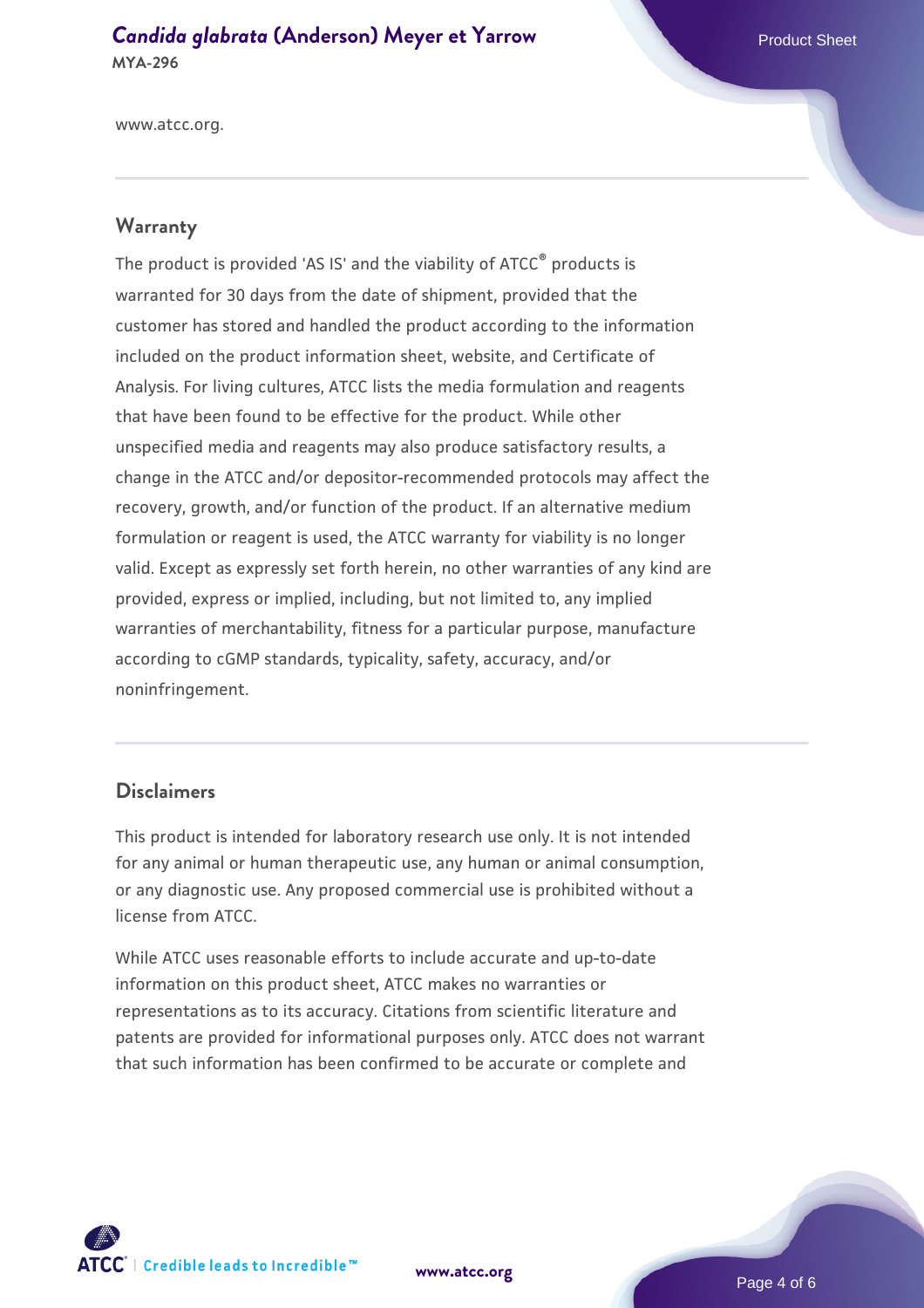the customer bears the sole responsibility of confirming the accuracy and completeness of any such information.

This product is sent on the condition that the customer is responsible for and assumes all risk and responsibility in connection with the receipt, handling, storage, disposal, and use of the ATCC product including without limitation taking all appropriate safety and handling precautions to minimize health or environmental risk. As a condition of receiving the material, the customer agrees that any activity undertaken with the ATCC product and any progeny or modifications will be conducted in compliance with all applicable laws, regulations, and guidelines. This product is provided 'AS IS' with no representations or warranties whatsoever except as expressly set forth herein and in no event shall ATCC, its parents, subsidiaries, directors, officers, agents, employees, assigns, successors, and affiliates be liable for indirect, special, incidental, or consequential damages of any kind in connection with or arising out of the customer's use of the product. While reasonable effort is made to ensure authenticity and reliability of materials on deposit, ATCC is not liable for damages arising from the misidentification or misrepresentation of such materials.

Please see the material transfer agreement (MTA) for further details regarding the use of this product. The MTA is available at www.atcc.org.

#### **Copyright and Trademark Information**

© ATCC 2021. All rights reserved. ATCC is a registered trademark of the American Type Culture Collection.

#### **Revision**

This information on this document was last updated on 2021-05-20

# **Contact Information**



**[www.atcc.org](http://www.atcc.org)**

Page 5 of 6